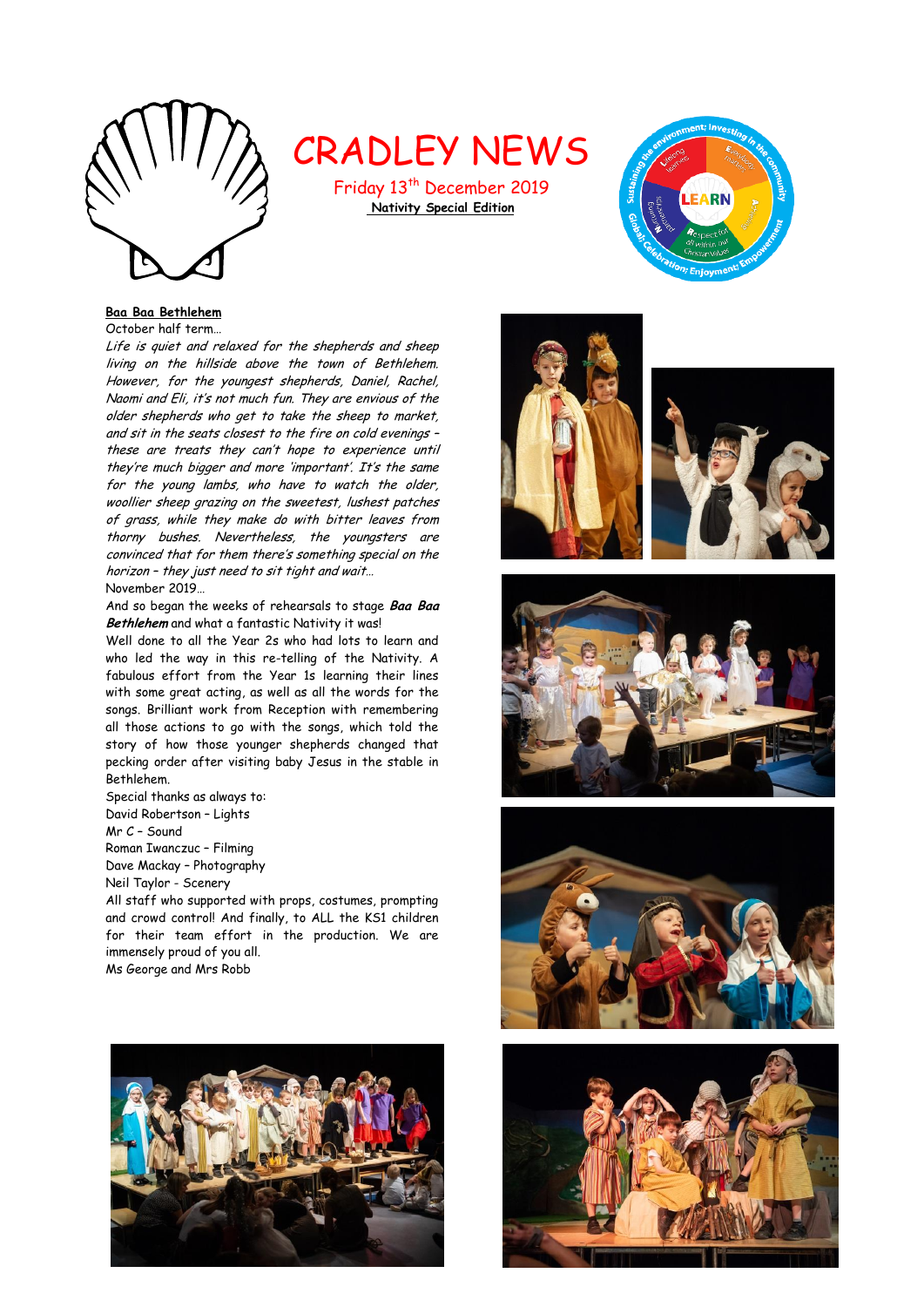#### **Christmas at Cradley**

#### 13<sup>th</sup> December

FOCS Christmas Fair 3-5pm, please collect children at 3pm from their classrooms. The playground will be open from 1pm for parking.

17th December

ASC Christmas Party from 3-6pm, with lots of fun festive games, music and a party bag to take home! Please book on School Money as normal, places are limited so please book early. Please see Donna & Dale to let them know what food you will be bringing for the buffet so we have a nice varied selection, thank you.

18<sup>th</sup> December

Christmas lunch.

# 19th December

Carols for Community - Children entertain invited guests at school.

6pm Carol Service at Cradley Church. All children are involved.

### 20<sup>th</sup> December

Last day of term - Animal Lady in the morning and carols by candlelight in the afternoon (school children only). If you have any questions please just ask.

#### **Message from the Governors**

The Governors met this week to discuss a varied agenda. As is usual we opened with a prayer, led by Mrs Jones. We received a thorough and interesting Head Teacher Report and various updates, too many to share here. We are delighted with how our school is progressing. Each committee had a representative present;

- Children, Families & Community
- Curriculum & Achievement
- Resources
- Nursery Management Team

We discussed the issue of a leaking roof which, although repaired, still leaks. It appears to be an ongoing problem and is being monitored by Mrs Jones.

Curriculum & Achievement reported on a very thorough learning, monitoring and evaluative plan, presented to us by Miss Guy. We are pleased with the outcome and look forward to see its effectiveness throughout our school.

On a separate note, we are greatly concerned about the issue of parking outside school gates. We know our spaces are restricted but please park giving due consideration to local residents and more so to the safety of your children. It is your responsibility, not schools, to ensure that your children are safe outside the school gates.

We discussed term dates for 2020/2021 and these will be circulated soon.

I am taking this opportunity on behalf of the Governors to wish you all a Happy Christmas and a joyful New Year.

Eryl Copp, Chair of Governors

#### **FOCS News**

We look forward to seeing you all at the Christmas Fair today from 3-5pm!

Thank you to everyone who came to the Wreath making Workshop last Friday night, it was a lovely night with some fabulous creations; we raised just over £200. A big thank you to Faye Knowles for hosting and organising.

Another big thank you to all of the volunteers who helped at the FOCS stall at the Village Christmas Fair on Saturday; we raised just over £125! Thank you to Annie Meager for organising the rotas etc.

There is still plenty of Apple Juice left, please come to reception if you would like to purchase any more bottles – please remember to return your used bottles to be recycled.

#### **Nursery**

This week in Nursery we have been very busy, but being busy means we've been really enjoying Nursery life! This week Nursery has taken part in the KS1 Nativity performance, everyone in Nursery performed on stage like the superstars they are and sat beautifully throughout the performances and we are so proud of you all! Well done everyone. This week we have also been listening to the story 'Stick Man', this has been a popular story in Nursery and has been a great introduction into our Christmas theme of stories. For P.E this week Charlie has helped everyone to pass their Sleigh Driving Test, we've practised delivering presents and flying through the air in the hall. Thursday was a very exciting day for Nursery, as we headed out to the Safari Park! We all had a wonderful day and enjoyed seeing all of the animals; we also got to see an extra special guest... Father Christmas! We finished off our week with more cooking, on Friday Katrina helped us to make cakes, where we decorated our own Christmas cakes and used different coloured icing.



#### **Teeny Tots**

We are a friendly local toddler group that meets in Storridge Village Hall and occasionally at Cradley Nursery. We welcome little ones from 0-5, accompanied and supervised by their parents/carers, to stay and play. We meet on Thursdays from 10:30-12, during term time, for a charge of £2 per family, which includes a craft activity, game, songs, snacks and drinks. Please come and join us!

#### **Value of the Month - THANKFULNESS**

#### **1 Thessalonians 5:18**

"In everything give thanks; for this is God's will for you in Christ Jesus."

Chosen by Gary, our maintenance man.